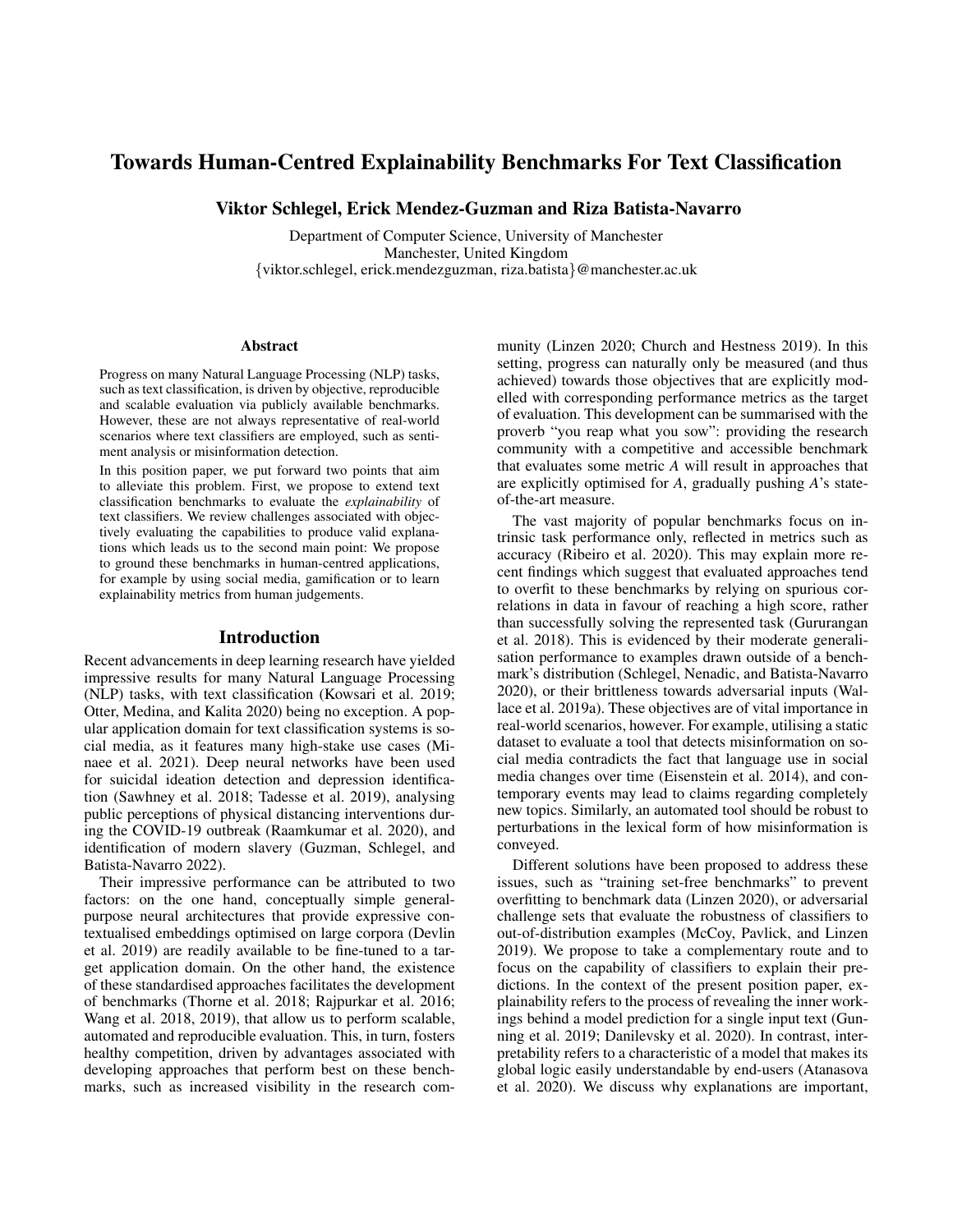what makes explanations "good" and how their quality is evaluated and conclude with a set of specific research questions for combining human-grounded evaluation and largescale objective evaluation in order to make these benchmarks reflective of real-world application scenarios.

#### Why are Explanations Important?

The first, perhaps more straightforward use case for explanations is their capability to contextualise predictions. Explanations are necessary for the current generation of stateof-the-art solutions to text classification problems, because unlike other algorithms, such as those based on symbolic rules, e.g. decision trees, or human-interpretable features, it is not directly possible to predict the behaviour of a neural network-based classifier (the *what*) or to explain it (the *why*) by looking at its performed computations (the *how*). Neural networks are agnostic to input data (e.g. the same algorithm can be used to classify text or detect cats in images); the properties of the resulting models are largely determined by the data they are optimised on. This is not necessarily a problem: if there is access to data that is fully representative of a well-defined task, as is the case with synthetic datasets (Weston et al. 2015), and a model that solves this task perfectly, one might argue that understanding its behaviour is secondary given the reliability of its performance.

As previously argued, this assumption appears to not hold for many text classification tasks due to the dynamic and compositional nature of language, and can be seen by the lack of out-of-distribution generalisation. In this scenario, an explanation can provide end-users the necessary context to trust or challenge the prediction (Glass, Mcguinness, and Wolverton 2008). For example, a nonsensical explanation to a social media post classified as misinformation could hint at the fact that the prediction is wrong. In this context, explanations serve the same purpose as many other tools aimed at providing additional context, such as with model cards (Mitchell et al. 2019), behavioural testing suites (Ribeiro et al. 2020) or interpretability methods (Belinkov and Glass 2019). Different from those, explanations are arguably the easiest to understand for end users as they do not require any technical knowledge.

Beyond their use as a diagnostic tool, explanations can help to evaluate the classifier itself. This is intuitive: being able to explain something is a sufficient but not necessary indicator to understand it—to explain something you need to understand it first and good performance on the harder task of producing a good explanation implies robust performance on the classification task. This intuition is supported by the fact that jointly learning to both predict and explain, results in more robust classifiers that are less susceptible to weaknesses such as reliance on spurious correlations (Rajagopal et al. 2020; Dua, Singh, and Gardner 2020; Atanasova et al. 2020; Lei, Barzilay, and Jaakkola 2016).

Therefore, objective and large-scale evaluation of classifiers' capabilities to produce explanations is desirable, and benchmarks that require approaches to explicitly optimise these capabilities, can contribute to the development of robust classifiers suitable for real-world applications. In the

following sections we discuss why such benchmarks have yet to gain traction.

## What Makes a Good Explanation?

Even in practical terms, what constitutes a valid explanation is an open question. On a high level, different desiderata for evaluating explanations have been proposed: *plausibility*, or human-likeness describes whether humans are likely to be convinced by a machine-generated explanation. Put simply, an explanation is plausible if a majority of humans exposed to the explanation agree that it explains the prediction well. Furthermore, *faithfulness*, also referred to as fidelity, describes the extent to which explanations inform model predictions (Ross, Hughes, and Doshi-Velez 2017), which is important, because a classifier's plausible explanation should in fact be reflected in its prediction.

Different approaches have been proposed for explaining the outcome of neural text classifiers. Explanations by example exemplify a classification by presenting most similar examples in the training data (Han, Wallace, and Tsvetkov 2020). Counter-factual explanations, rooted in the causal reasoning framework (Hendricks et al. 2018; Garg et al. 2019) identify which parts of the input need to be changed in order to arrive at a different explanation. Scientific explanations aim to link the input to the predicted label via reasoning chains and background knowledge (Jansen et al. 2018), Finally, *rationales* are text snippets that justify or warrant the predicted class.

In its simplest form, these are based on building connections between the input text and output labels and quantifying how much each element (words or *n*-grams) contributes to the final prediction (Atanasova et al. 2020). In the context of deep learning-based methods for text classification, these extractive post-hoc explanation methods commonly take the form of token-level importance scores (Danilevsky et al. 2020). While *soft* scoring models assign soft weights to token representations, and so one can extract highly weighted tokens as explanations, *hard* selection mechanisms discretely extract snippets from the input text as explanations (Atanasova et al. 2020; Danilevsky et al. 2020). Relaxing the requirement that rationales must be part of the input, free-form rationales take the form of short texts aimed at justifying the label (Liu, Yin, and Wang 2018). These can be generated with Natural Language Generation approaches, such as Sequence-to-Sequence models (Costa et al. 2018; Rajani et al. 2019).

## How is Explainability Evaluated?

Concerning evaluation, there is little consensus on how to assess the quality of these explanations either for deployment or benchmarking (Doshi-Velez and Kim 2017). Current evaluation approaches typically fall into two categories. The first uses some formal definition of explainability desiderata as a quantifiable proxy for explanation quality and requires no human experiments (Nguyen 2018; Carton, Rathore, and Tan 2020). The second evaluates explainability in the context of an application using human experiments either for the practical application or a simplified version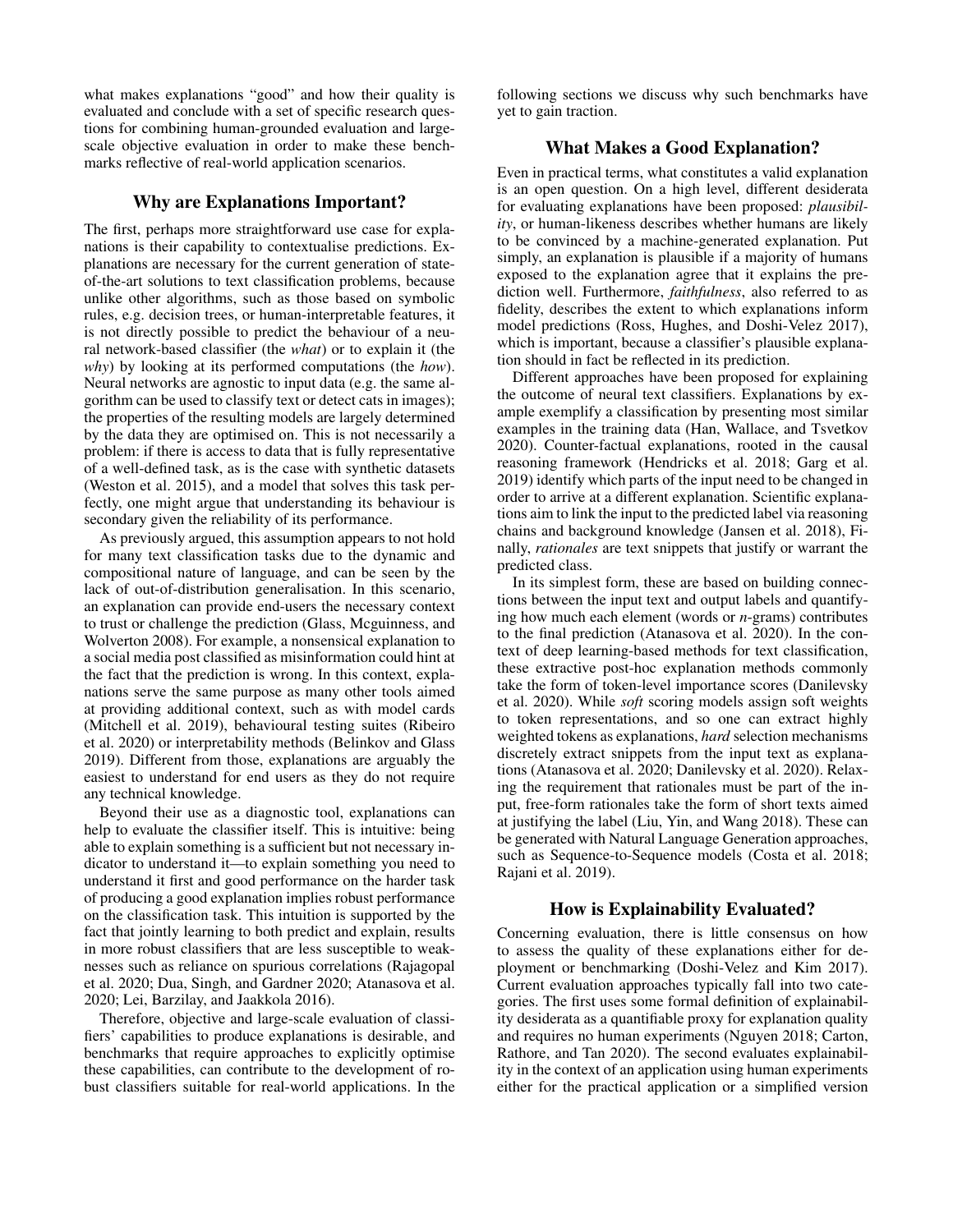of it (Lertvittayakumjorn and Toni 2019; Hase and Bansal 2020).

Proxy-based Evaluation Model-generated explanations have typically been evaluated by automatic proxy measures of similarity with human explanations (Hase and Bansal 2020). In this context, the term "proxy" denotes that an objective metric is used to—perhaps imperfectly—represent a more abstract concept, such as plausibility. For the discrete case, researchers have measured agreement using phrasematching metrics such as BLEU and MAXSIM (Camburu et al. 2018; Clinciu, Eshghi, and Hastie 2021), Intersectionover-Union (IOU) on a token level to derive precision, recall and F1-scores (DeYoung et al. 2019). Meanwhile, for soft token scoring models, some studies have used the Area Under the Precision-Recall curve (AUPRC) constructed by sweeping a threshold over token scores (Samek et al. 2016).

While these proxy metrics are suitable for automated and scalable evaluation, there is no guarantee that they represent human intuition well. At their core, these metrics are evaluating lexical overlap and might give unreasonably high scores when predicted rationales are lexically similar yet semantically different or unreasonably low scores in the converse case. For text generation tasks, this results in poor correlation between human ratings and scores under these metrics (Wiseman, Shieber, and Rush 2017; Ma et al. 2019). Additionally, for generated explanations, trivial baselines, such as input copying, may outperform bespoke approaches (Krishna, Roy, and Iyyer 2021).

Furthermore, even though the evaluation metrics cited above provide a good starting point, they do not reveal model behaviour as they evaluate plausibility but not faithfulness (Hase et al. 2020; Carton, Rathore, and Tan 2020), because they do not reveal whether the produced explanations actually informs the classifier's prediction. Despite the fact that the best way to measure explanation faithfulness for text classification remains an open question, most researchers investigating it have defined that a faithful explanation should have high sufficiency and comprehensiveness (DeYoung et al. 2019). Sufficiency measures how well explanations can provide nearly the same prediction as the whole input text, while comprehensiveness assesses how well machine-generated explanations include all relevant tokens (Liu, Yin, and Wang 2018).

More recently, literature presenting contradictory findings of using proxy-based metrics for evaluating machinegenerated explanations, has emerged (Carton, Rathore, and Tan 2020; Lertvittayakumjorn and Toni 2019). Previous research has established that human explanations do not necessarily have high sufficiency and comprehensiveness, suggesting they may not be treated as ground truth baselines (Carton, Rathore, and Tan 2020).

The issue has grown in importance in light of recent evidence that indicates that automated metrics are highly model-dependent, which makes it challenging to compare explanations from different text classification models (Clinciu, Eshghi, and Hastie 2021). Moreover, metrics for assessing explanation faithfulness are unstable compared to model performance. For instance, sufficiency and comprehensiveness may continue to fluctuate significantly even when model accuracy has stabilised (Carton, Rathore, and Tan 2020).

Human-grounded Evaluation With a concrete application in mind, the best way to assess model explanations is to evaluate them for the specific task. If such evaluation with end-users is not feasible, simpler human-subject experiments may be a good alternative if they maintain the essence of the target application.

To date, several studies have begun to examine the use of human-grounded evaluation methods to assess explanation quality for NLP applications (Mohseni, Block, and Ragan 2018; Nguyen 2018; Lertvittayakumjorn and Toni 2019; Mohseni, Block, and Ragan 2021). Together, these studies indicate that human experiments can help to evaluate whether explanations can expose irrational behaviour of a text classifier, e.g. the exploitation of dataset-specific spurious correlations (Lertvittayakumjorn and Toni 2019), assess whether explanations are faithful concerning the predicted class (Mohseni, Block, and Ragan 2018, 2021) or to investigate uncertain predictions (Lertvittayakumjorn and Toni 2019). Human-centred experiments can also help to measure the users' understanding of explanations, establish the usefulness of explanations for a specific task (Paleja et al. 2021), and assess user-reported trust as a proxy for explanation goodness (Lertvittayakumjorn and Toni 2019; Lage et al. 2019; Kocielnik, Amershi, and Bennett 2019).

### How to Benchmark Explainability

We have reviewed the challenges of evaluating text classification systems robustly, objectively and at scale. Objective evaluation is exacerbated by spurious correlations in static benchmarks and changing requirements between training data and real-world application scenarios. To detect and alleviate these issues, we propose to expand text classification benchmarks by a harder task, explanation reconstruction. This forms a sufficient requirement for successful text classification, while doing so "for the right reasons", rather than relying on superficial heuristics and shortcuts. Specifically, we discuss the tasks of rationale extraction and generation as conceptually simple yet flexible candidates. In this section, we outline the necessary steps to transition from performance-focussed benchmark suites to those that explicitly evaluate explainability.

In the short-term, we argue that rationales need to be incorporated into large-scale classification benchmarks. Conceptually, both generating and extracting rationales are wellexplored supervised learning tasks (natural language generation and span extraction, respectively), so any classification benchmarks and classifiers they evaluate can be feasibly enriched by these tasks. *For new benchmarks*, required training and evaluation data can be collected by crowd-workers during annotation for the main task due to the conceptual simplicity of rationales, as they do not require additional knowledge, such as a training set to draw analogies from or additional resources to form reasoning chains. In other words, providing a justification does not significantly increase the cognitive load of annotators, because they already perform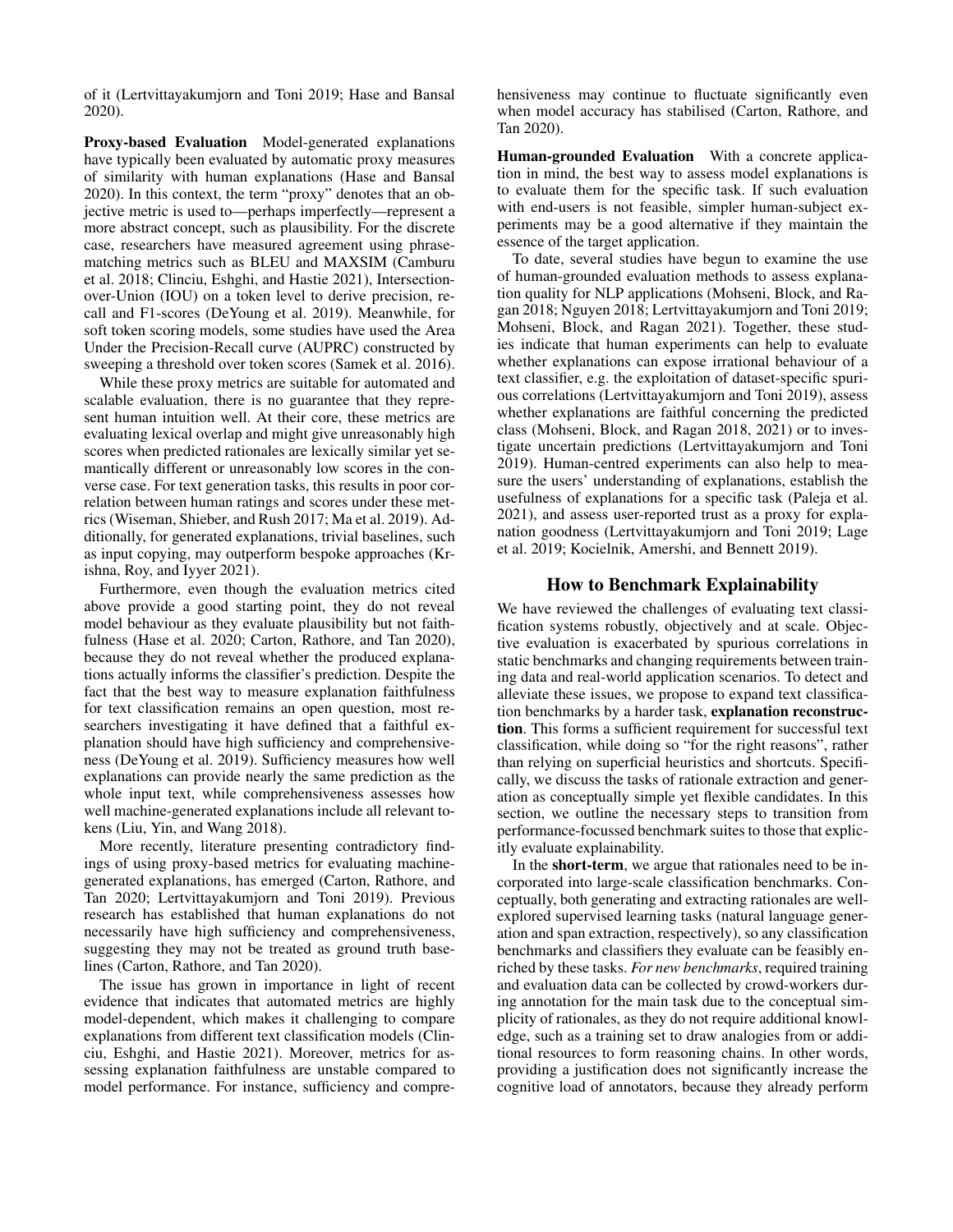this task when choosing the correct label, albeit implicitly (Zaidan, Eisner, and Piatko 2007). *For existing benchmarks*, rationale annotations can be gathered post-publication (Dua et al. 2019).

Evaluation of explainability in such benchmarks can be carried out with the existing proxy-based metrics based on overlap with human-annotated rationales.

In the longer term, however, proxy-based metrics only reflect general desiderata of explainability (Lertvittayakumjorn and Toni 2019), and are not aimed at establishing the *usefulness* of produced explanations. By usefulness we mean the level of utility an explanation brings in addition to the raw prediction, when supporting decisionmaking. For example, a human might report an explanation to a misleading claim to be plausible and faithful. However, this is not necessarily reflective of whether the same human would refrain from sharing the claim on social media. Thus, to better reflect real-world human-centred applications in benchmarks, requirements for valid explanations for different tasks and for different user groups need to be gathered. As argued previously, human-centred experiments are best to establish and repesent these requirements. Unfortunately, these evaluation methods do not exhibit any of the features that make benchmarks popular: Due to the human involvement they are not automated, and they might not be easily scalable and reproducible due to the effort required. Every newly developed approach will require a costly re-run of the human-centred evaluation.

With the need of objective explanation evaluation and in light of the challenges associated with existing proxybased approaches, we propose to develop evaluation metrics based on task-specific signals provided by humans, effectively simulating expensive human-centred experiments. We propose three possible ways to achieve and highlight associated practical questions that need to be considered.

*Gamification:* Gamification ("Beat the AI") or dynamic benchmarks have been proposed more recently to combat the reliance on dataset-specific artefacts in static benchmarks (Nie et al. 2020; Kiela et al. 2021; Wallace et al. 2019b). In these settings, examples would only be accepted if they can "fool" some pre-trained classifier to produce the wrong label, while the majority of humans would still annotate the correct one. The game-like nature of the annotation task provides additional motivation, at least in the short term (Hamari, Koivisto, and Sarsa 2014). Similarly, this annotation paradigm can be extended to continuously evaluate explanations generated by optimised models, for example by accepting only those challenging examples, where an explanation generated by a system would be voted as low-quality by majority of human annotators, effectively serving as a human-in-the-loop explanation benchmark.

*Learned explainability evaluation metrics:* More recently, overlap-based metrics have been complemented by embedding-based metrics in an effort to improve the correlation between automatically measured and human-judged quality of generated text (Zhang et al. 2019; Sellam, Das, and Parikh 2020). Similar metrics can be developed to directly learn plausibility, faithfulness or usefulness of explanations based on human judgements, effectively approxi-

mately replicating human-centred experiments. Predicting these scores directly given an explanation, has the further advantage that explanations can potentially be evaluated *without gold standard reference explanations*. However, it is worth investigating, whether the learned explainability metrics generalise beyond the training/evaluation data or whether the metrics themselves are susceptible to spurious correlations. Finally, overlap-based metrics have the advantage of being interpretable. It is unclear whether this property is desired from learned metrics.

*Use of Social Media:* Finally, the dynamics of social media can be helpful to approximate how *useful* or convincing generated explanations are. Zellers et al. (2020) post machine-generated explanations to the REDDITADVICE forum and approximate their usefulness by the number of "upvotes" received. Similarly, researchers can expose generated explanations to the public by making use other fora that have voting, liking or sharing mechanisms. For example, the utility of fact verification tools can be approximated by automatically identifying misleading tweets and commenting with generated explanations why they are misleading. Different explanation methods can then be compared by the number of retweets they can accumulate or by how much they manage to dampen the expected spread of the original claim. Studies like these will need to consider the trade-off between impartiality and potential harm. On the one hand prefacing generated explanations with the fact that they are machine-generated can have an impact on evaluation, while on the other hand, "incorrect explanations" could cause harm.

We hope this position paper will contribute to the ongoing dialogue around incorporating human-centred, applicationgrounded scalable evaluation of explainability capabilities into predominantly performance-based benchmarking of text classification approaches. This will contribute to the development of robust benchmarks that are not easily exploitable firstly, and secondly, are more representative of humans' needs in real-world scenarios.

# Acknowledgements

We thank the reviewers for their feedback. This work was partially funded by the European Union's Horizon 2020 research and innovation action programme, via the AI4Media Open Call #1 issued and executed under the AI4Media project (Grant Agreement no. 951911).

#### References

Atanasova, P.; Simonsen, J. G.; Lioma, C.; and Augenstein, I. 2020. A diagnostic study of explainability techniques for text classification. *arXiv preprint arXiv:2009.13295*.

Belinkov, Y.; and Glass, J. 2019. Analysis Methods in Neural Language Processing: A Survey. *TACL*, 7: 49–72.

Camburu, O.-M.; Rocktäschel, T.; Lukasiewicz, T.; and Blunsom, P. 2018. e-snli: Natural language inference with natural language explanations. *Advances in Neural Information Processing Systems*, 31.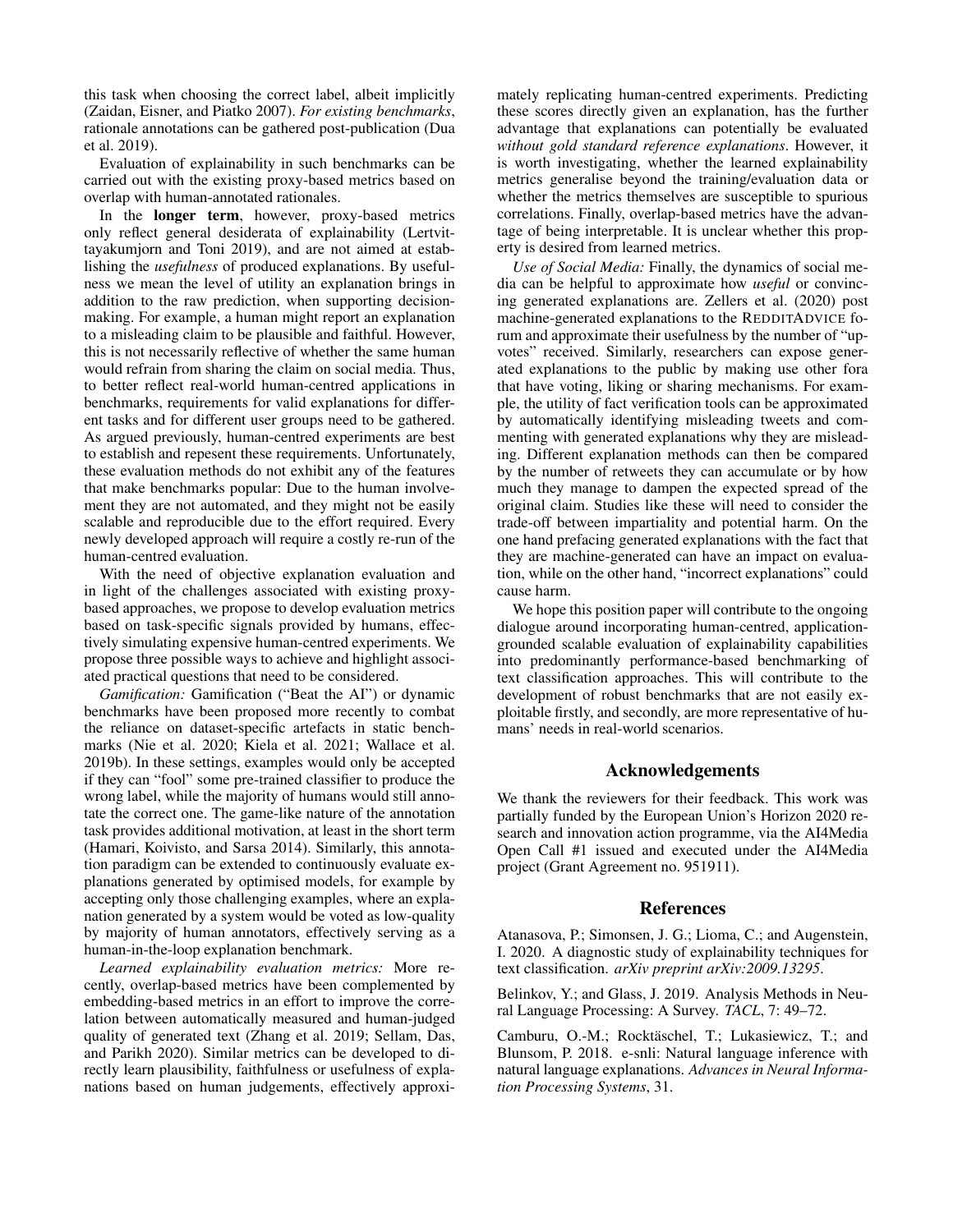Carton, S.; Rathore, A.; and Tan, C. 2020. Evaluating and characterizing human rationales. *arXiv preprint arXiv:2010.04736*.

Church, K. W.; and Hestness, J. 2019. A survey of 25 years of evaluation. *Natural Language Engineering*, 25(6): 753– 767.

Clinciu, M.; Eshghi, A.; and Hastie, H. 2021. A study of automatic metrics for the evaluation of natural language explanations. *arXiv preprint arXiv:2103.08545*.

Costa, F.; Ouyang, S.; Dolog, P.; and Lawlor, A. 2018. Automatic generation of natural language explanations. In *IUI*, 1–2.

Danilevsky, M.; Qian, K.; Aharonov, R.; Katsis, Y.; Kawas, B.; and Sen, P. 2020. A survey of the state of explainable AI for natural language processing. *arXiv preprint arXiv:2010.00711*.

Devlin, J.; Chang, M.-W.; Lee, K.; and Toutanova, K. 2019. BERT: Pre-training of Deep Bidirectional Transformers for Language Understanding. In *NAACL*, 4171–4186.

DeYoung, J.; Jain, S.; Rajani, N. F.; Lehman, E.; Xiong, C.; Socher, R.; and Wallace, B. C. 2019. ERASER: A benchmark to evaluate rationalized NLP models. *arXiv preprint arXiv:1911.03429*.

Doshi-Velez, F.; and Kim, B. 2017. Towards a rigorous science of interpretable machine learning. *arXiv preprint arXiv:1702.08608*.

Dua, D.; Gottumukkala, A.; Talmor, A.; Gardner, M.; and Singh, S. 2019. Comprehensive Multi-Dataset Evaluation of Reading Comprehension. In *2nd Workshop on Machine Reading for Question Answering*, 147–153. Stroudsburg, PA, USA: Association for Computational Linguistics.

Dua, D.; Singh, S.; and Gardner, M. 2020. Benefits of Intermediate Annotations in Reading Comprehension. In *ACL*, 5627–5634. ACL.

Eisenstein, J.; O'Connor, B.; Smith, N. A.; and Xing, E. P. 2014. Diffusion of lexical change in social media. *PloS one*, 9(11): e113114.

Garg, S.; Perot, V.; Limtiaco, N.; Taly, A.; Chi, E. H.; and Beutel, A. 2019. Counterfactual fairness in text classification through robustness. In *Conference on AI, Ethics, and Society*, 219–226.

Glass, A.; Mcguinness, D. L.; and Wolverton, M. 2008. Toward Establishing Trust in Adaptive Agents. *IUI*.

Gunning, D.; Stefik, M.; Choi, J.; Miller, T.; Stumpf, S.; and Yang, G.-Z. 2019. XAI—Explainable artificial intelligence. *Science Robotics*, 4(37): eaay7120.

Gururangan, S.; Swayamdipta, S.; Levy, O.; Schwartz, R.; Bowman, S.; and Smith, N. A. 2018. Annotation Artifacts in Natural Language Inference Data. In *NAACL*, 107–112.

Guzman, E. M.; Schlegel, V.; and Batista-Navarro, R. 2022. RaFoLa: A Rationale-Annotated Corpus for Detecting Indicators of Forced Labour. *arXiv preprint arxiv 2205.02684*.

Hamari, J.; Koivisto, J.; and Sarsa, H. 2014. Does gamification work? - A literature review of empirical studies on gamification. *Annual Hawaii International Conference on System Sciences*, 3025–3034.

Han, X.; Wallace, B. C.; and Tsvetkov, Y. 2020. Explaining Black Box Predictions and Unveiling Data Artifacts through Influence Functions. *arXiv preprint arXiv 2005.06676*.

Hase, P.; and Bansal, M. 2020. Evaluating explainable AI: Which algorithmic explanations help users predict model behavior? *arXiv preprint arXiv:2005.01831*.

Hase, P.; Zhang, S.; Xie, H.; and Bansal, M. 2020. Leakageadjusted simulatability: Can models generate non-trivial explanations of their behavior in natural language? *arXiv preprint arXiv:2010.04119*.

Hendricks, L. A.; Hu, R.; Darrell, T.; and Akata, Z. 2018. Generating counterfactual explanations with natural language. *arXiv preprint arXiv:1806.09809*.

Jansen, P.; Wainwright, E.; Marmostein, S.; and Morrison, C. 2018. WorldTree: A Corpus of Explanation Graphs for Elementary Science Questions supporting Multi-hop Inference. In *LREC*.

Kiela, D.; Bartolo, M.; Nie, Y.; Kaushik, D.; Geiger, A.; Wu, Z.; Vidgen, B.; Prasad, G.; Singh, A.; Ringshia, P.; Ma, Z.; Thrush, T.; Riedel, S.; Waseem, Z.; Stenetorp, P.; Jia, R.; Bansal, M.; Potts, C.; and Williams, A. 2021. Dynabench: Rethinking Benchmarking in NLP. In *NAACL*, 4110–4124.

Kocielnik, R.; Amershi, S.; and Bennett, P. N. 2019. Will you accept an imperfect ai? exploring designs for adjusting end-user expectations of ai systems. In *CHI*, 1–14.

Kowsari, K.; Jafari Meimandi, K.; Heidarysafa, M.; Mendu, S.; Barnes, L.; and Brown, D. 2019. Text classification algorithms: A survey. *Information*, 10(4): 150.

Krishna, K.; Roy, A.; and Iyyer, M. 2021. Hurdles to Progress in Long-form Question Answering. *NAACL*, 4940– 4957.

Lage, I.; Chen, E.; He, J.; Narayanan, M.; Kim, B.; Gershman, S. J.; and Doshi-Velez, F. 2019. Human evaluation of models built for interpretability. In *Conference on Human Computation and Crowdsourcing*, volume 7, 59–67.

Lei, T.; Barzilay, R.; and Jaakkola, T. 2016. Rationalizing neural predictions. *arXiv preprint arXiv:1606.04155*.

Lertvittayakumjorn, P.; and Toni, F. 2019. Human-grounded evaluations of explanation methods for text classification. *arXiv preprint arXiv:1908.11355*.

Linzen, T. 2020. How Can We Accelerate Progress Towards Human-like Linguistic Generalization? In *ACL*, 5210–5217. Liu, H.; Yin, Q.; and Wang, W. Y. 2018. Towards explainable NLP: A generative explanation framework for text classification. *arXiv preprint arXiv:1811.00196*.

Ma, Q.; Wei, J. T. Z.; Bojar, O.; and Graham, Y. 2019. Results of the WMT19 Metrics Shared Task: Segment-Level and Strong MT Systems Pose Big Challenges. In *WMT*, 62– 90.

McCoy, T.; Pavlick, E.; and Linzen, T. 2019. Right for the Wrong Reasons: Diagnosing Syntactic Heuristics in Natural Language Inference. In *ACL*, 3428–3448.

Minaee, S.; Kalchbrenner, N.; Cambria, E.; Nikzad, N.; Chenaghlu, M.; and Gao, J. 2021. Deep learning–based text classification: a comprehensive review. *ACM Computing Surveys (CSUR)*, 54(3): 1–40.